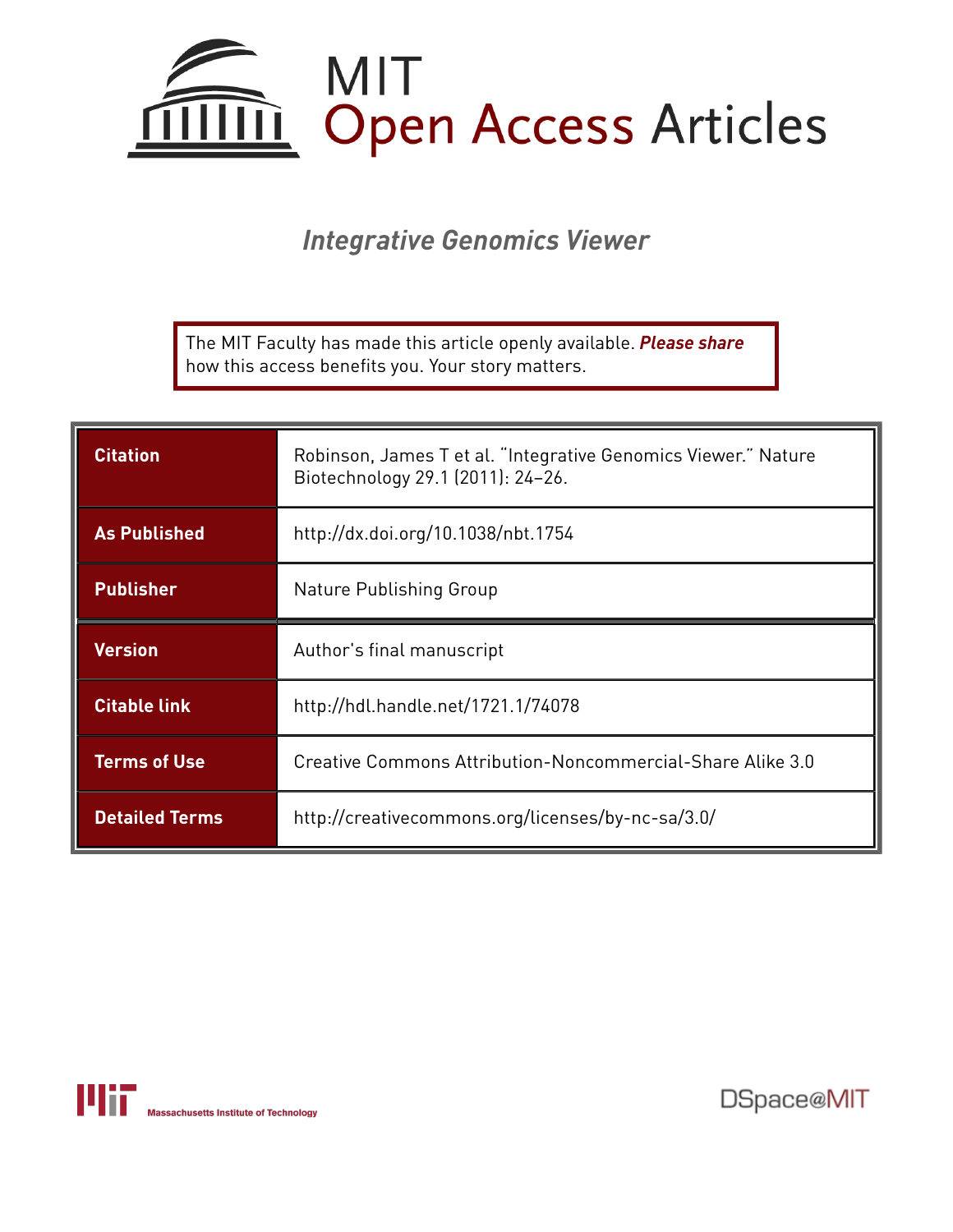

# NIH Public Access

**Author Manuscript**

Nat Biotechnol. Author manuscript; available in PMC 2012 May 07.

Published in final edited form as: Nat Biotechnol. 2011 January ; 29(1): 24–26. doi:10.1038/nbt.1754.

# **Integrative Genomics Viewer**

**James T. Robinson**1, **Helga Thorvaldsdóttir**1, **Wendy Winckler**1, **Mitchell Guttman**1,2, **Eric S. Lander**1,2,3, **Gad Getz**1, and **Jill P. Mesirov**<sup>1</sup>

<sup>1</sup>Broad Institute of Massachusetts Institute of Technology and Harvard, Cambridge, Massachusetts, USA

<sup>2</sup>Department of Biology, Massachusetts Institute of Technology, Cambridge, MA, USA

<sup>3</sup>Department of Systems Biology, Harvard Medical School, Boston, Massachusetts, USA

# **To the Editor**

Rapid improvements in sequencing and array-based platforms are resulting in a flood of diverse genome-wide data, including data from exome and whole genome sequencing, epigenetic surveys, expression profiling of coding and non-coding RNAs, SNP and copy number profiling, and functional assays. Analysis of these large, diverse datasets holds the promise of a more comprehensive understanding of the genome and its relation to human disease. Experienced and knowledgeable human review is an essential component of this process, complementing computational approaches. This calls for efficient and intuitive visualization tools able to scale to very large datasets and to flexibly integrate multiple data types, including clinical data. However, the sheer volume and scope of data poses a significant challenge to the development of such tools.

To address this challenge we developed the Integrative Genomics Viewer (IGV), a lightweight visualization tool that enables intuitive real-time exploration of diverse, largescale genomic datasets on standard desktop computers. It supports flexible integration of a wide range of genomic data types including aligned sequence reads, mutations, copy number, RNAi screens, gene expression, methylation, and genomic annotations (Figure S1). The IGV makes use of efficient, multi-resolution file formats to enable real-time exploration of arbitrarily large datasets over all resolution scales, while consuming minimal resources on the client computer (see Supplementary Text). Navigation through a dataset is similar to Google Maps, allowing the user to zoom and pan seamlessly across the genome at any level of detail from whole-genome to base pair (Figure S2). Datasets can be loaded from local or remote sources, including cloud-based resources, enabling investigators to view their own genomic datasets alongside publicly available data from, for example, The Cancer Genome Atlas  $(TCGA)^1$ , 1000 Genomes (www.1000genomes.org/), and  $ENCODE^2$ (www.genome.gov/10005107) projects. In addition, IGV allows collaborators to load and share data locally or remotely over the Web.

IGV supports concurrent visualization of diverse data types across hundreds, and up to thousands of samples, and correlation of these integrated datasets with clinical and phenotypic variables. A researcher can define arbitrary sample annotations and associate them with data tracks using a simple tab-delimited file format (see Supplementary Text). These might include, for example, sample identifier (used to link different types of data for

Corresponding authors: Jill P. Mesirov mesirov@broad.mit.edu and James T. Robinson, jrobinso@broadinstitute.org. **Author Contributions**: JTR and HT designed and developed the software; WW, MG, ESL, GG, and JPM contributed to the design of the interface and data views; JPM and GG oversaw the project; and JTR, HT, WW, GG, and JPM wrote the manuscript.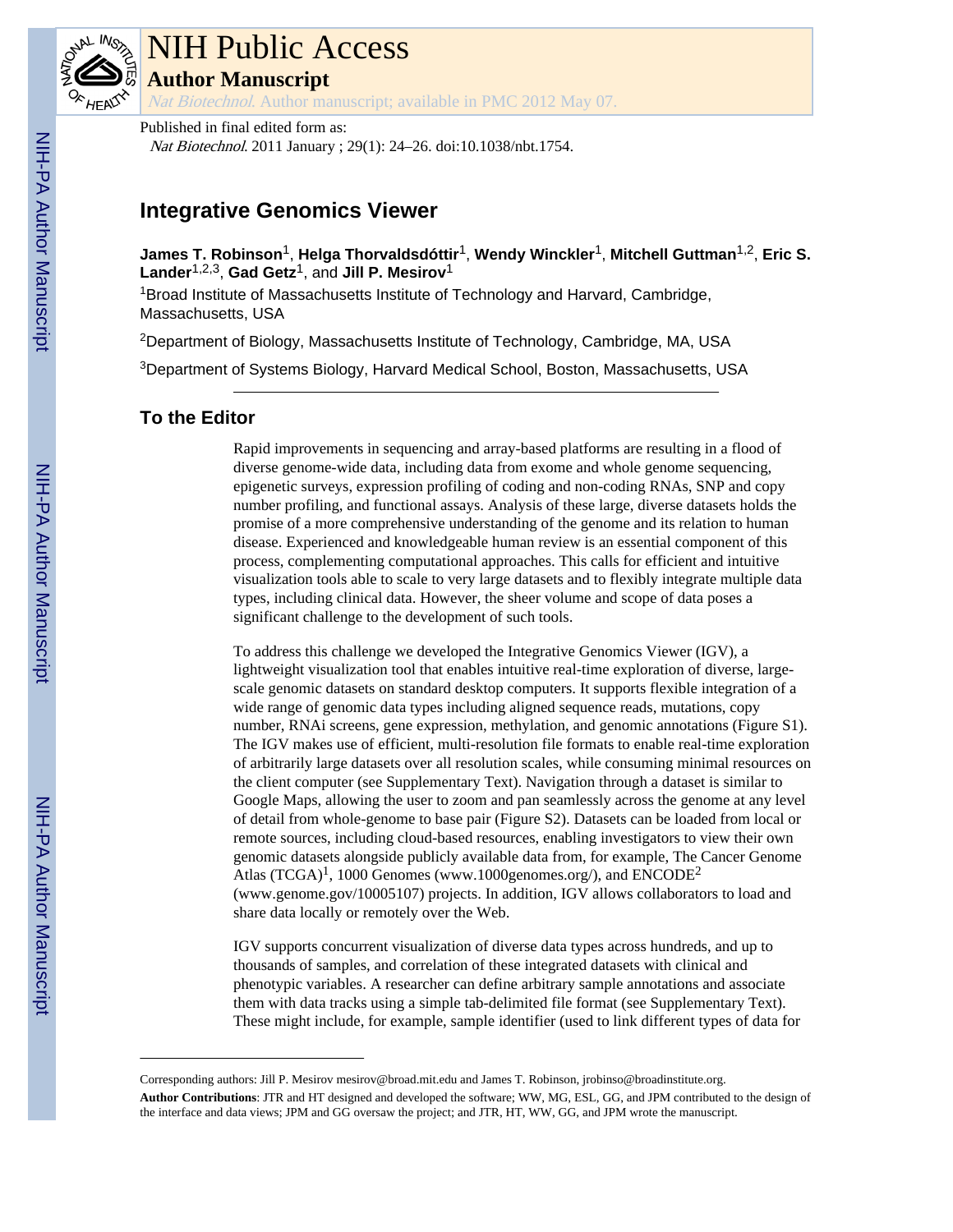the same patient or tissue sample), phenotype, outcome, cluster membership, or any other clinical or experimental label. Annotations are displayed as a heatmap but more importantly are used for grouping, sorting, filtering, and overlaying diverse data types to yield a comprehensive picture of the integrated dataset. This is illustrated in Figure 1, a view of copy number, expression, mutation, and clinical data from 202 glioblastoma samples from the TCGA project in a 3 kb region around the  $EGFR$  locus<sup>1, 3</sup>. The investigator first grouped samples by tumor subtype, then by data type (copy number and expression), and finally sorted them by median copy number over the *EGFR* locus. A shared sample identifier links the copy number and expression tracks, maintaining their relative sort order within the subtypes. Mutation data is overlaid on corresponding copy number and expression tracks, based on shared participant identifier annotations. Several trends in the data stand out, such as a strong correlation between copy number and expression and an overrepresentation of EGFR amplified samples in the Classical subtype.

IGV's scalable architecture makes it well suited for genome-wide exploration of nextgeneration sequencing (NGS) datasets, including both basic aligned read data as well as derived results, such as read coverage. NGS datasets can approach terabytes in size, so careful management of data is necessary to conserve compute resources and to prevent information overload. IGV varies the displayed level of detail according to resolution scale. At very wide views, such as the whole genome, IGV represents NGS data by a simple coverage plot. Coverage data is often useful for assessing overall quality and diagnosing technical issues in sequencing runs (Figure S3), as well as analysis of ChIP-Seq<sup>4</sup> and RNA-Seq<sup>5</sup> experiments (Figures S4 and S5).

As the user zooms below the  $\sim$ 50 kb range, individual aligned reads become visible (Figure 2) and putative SNPs are highlighted as allele counts in the coverage plot. Alignment details for each read are available in popup windows (Figures S6 and S7). Zooming further, individual base mismatches become visible, highlighted by color and intensity according to base call and quality. At this level, the investigator may sort reads by base, quality, strand, sample and other attributes to assess the evidence of a variant. This type of visual inspection can be an efficient and powerful tool for variant call validation, eliminating many false positives and aiding in confirmation of true findings (Figures S6 and S7).

Many sequencing protocols produce reads from both ends ("paired ends") of genomic fragments of known size distribution. IGV uses this information to color-code paired ends if their insert sizes are larger than expected, fall on different chromosomes, or have unexpected pair orientations. Such pairs, when consistent across multiple reads, can be indicative of a genomic rearrangement. When coloring aberrant paired ends, each chromosome is assigned a unique color, so that intra- (same color) and inter- (different color) chromosomal events are readily distinguished (Figures 2 and S8). We note that misalignments, particularly in repeat regions, can also yield unexpected insert sizes, and can be diagnosed with the IGV (Figure S9).

There are a number of stand-alone, desktop genome browsers available today<sup>6</sup> including Artemis<sup>7</sup>, EagleView<sup>8</sup>, MapView<sup>9</sup>, Tablet<sup>10</sup>, Savant<sup>11</sup>, Apollo<sup>12</sup>, and the Integrated Genome Browser13. Many of them have features that overlap with IGV, particularly for NGS sequence alignment and genome annotation viewing. The Integrated Genome Browser also supports viewing array-based data. See Supplementary Table 1 and Supplementary Text for more detail. IGV focuses on the emerging integrative nature of genomic studies, placing equal emphasis on array-based platforms, such as expression and copy-number arrays, nextgeneration sequencing, as well as clinical and other sample metadata. Indeed, an important and unique feature of IGV is the ability to view all these different data types together and to use the sample metadata to dynamically group, sort, and filter datasets (Figure 1 above).

Nat Biotechnol. Author manuscript; available in PMC 2012 May 07.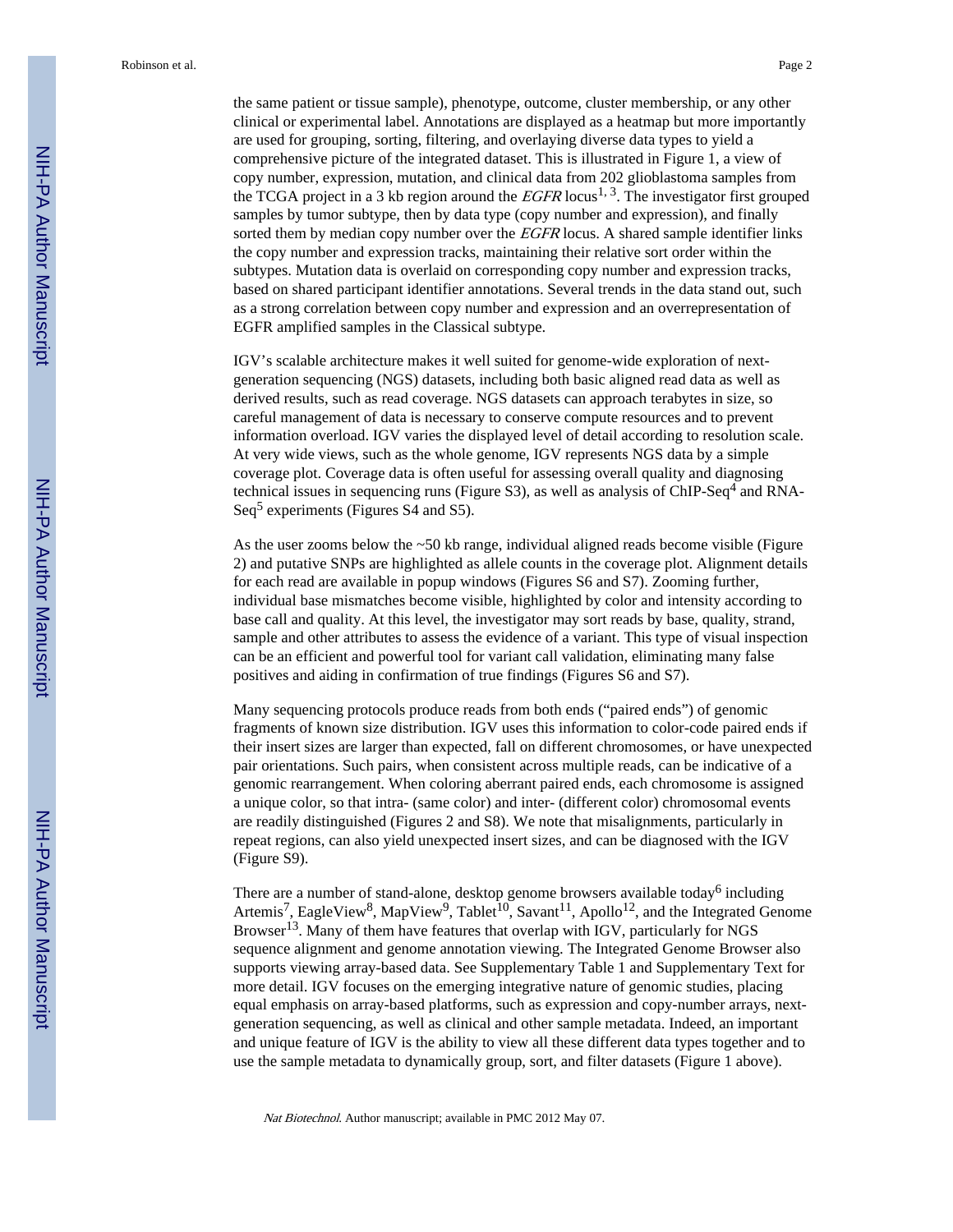Another important characteristic of IGV is fast data loading and real-time pan and zoom – at all scales of genome resolution and all dataset sizes, including datasets comprising hundreds of samples. Finally, we have placed great emphasis on the ease of installation and use of IGV, with the goal of making both the viewing and sharing of their data accessible to noninformatics end users.

IGV is open source software and freely available at <http://www.broadinstitute.org/igv/>, including full documentation on use of the software.

#### **Supplementary Material**

Refer to Web version on PubMed Central for supplementary material.

## **Acknowledgments**

Thanks to M.-D. Nazaire, IGV software developer, J. Boehm, M. DePristo, M. Garber, M. Reich, and B. Weir who worked closely with the development team with suggestions for features and usability, and J. Bistline for expert assistance with figures. M. Garber provided source code for multiple alignment tracks. This work was supported by NIGMS (R01GM074024), NCI (R21CA135827), and NHGRI (U54HG003067).

### **References**

- 1. Cancer Genome Atlas Research Network. Nature. 2008; 455:1061–1068. [PubMed: 18772890]
- 2. The ENCODE Project Consortium. Science. 2004; 306:636–640. [PubMed: 15499007]
- 3. Verhaak RG, et al. Cancer Cell. 2010; 17:98–110. [PubMed: 20129251]
- 4. Guttman M, et al. Nature. 2009; 458:223–227. [PubMed: 19182780]
- 5. Berger MF, et al. Genome Res. 2010; 20 Epub ahead of print.
- 6. Nielsen C, Cantor M, Dubchak I, Gordon D, Wang T. Nature Methods. 2010; 7:S5–S15. [PubMed: 20195257]
- 7. Rutherford K, et al. Bioinformatics. 2000; 16:944–945. [PubMed: 11120685]
- 8. Huang W, Marth G. Genome Res. 2008; 18:1538–1543. [PubMed: 18550804]
- 9. Bao H, et al. Bioinformatics. 2009; 25:1554–1555. [PubMed: 19369497]
- 10. Milne I, et al. Bioinformatics. 2010; 26:401–402. [PubMed: 19965881]
- 11. Fiume M, Williams V, Brook A, Brudno M. Bioinformatics. 2010; 26:1938–1944. [PubMed: 20562449]
- 12. Lewis SE, et al. Genome Biol. 2002; 3 RESEARCH0082.1–0082.14.
- 13. Nicol JW, Helt GA, Blanchard SG Jr, Raja A, Loraine AE. Bioinformatics. 2009; 25:2730–2731. [PubMed: 19654113]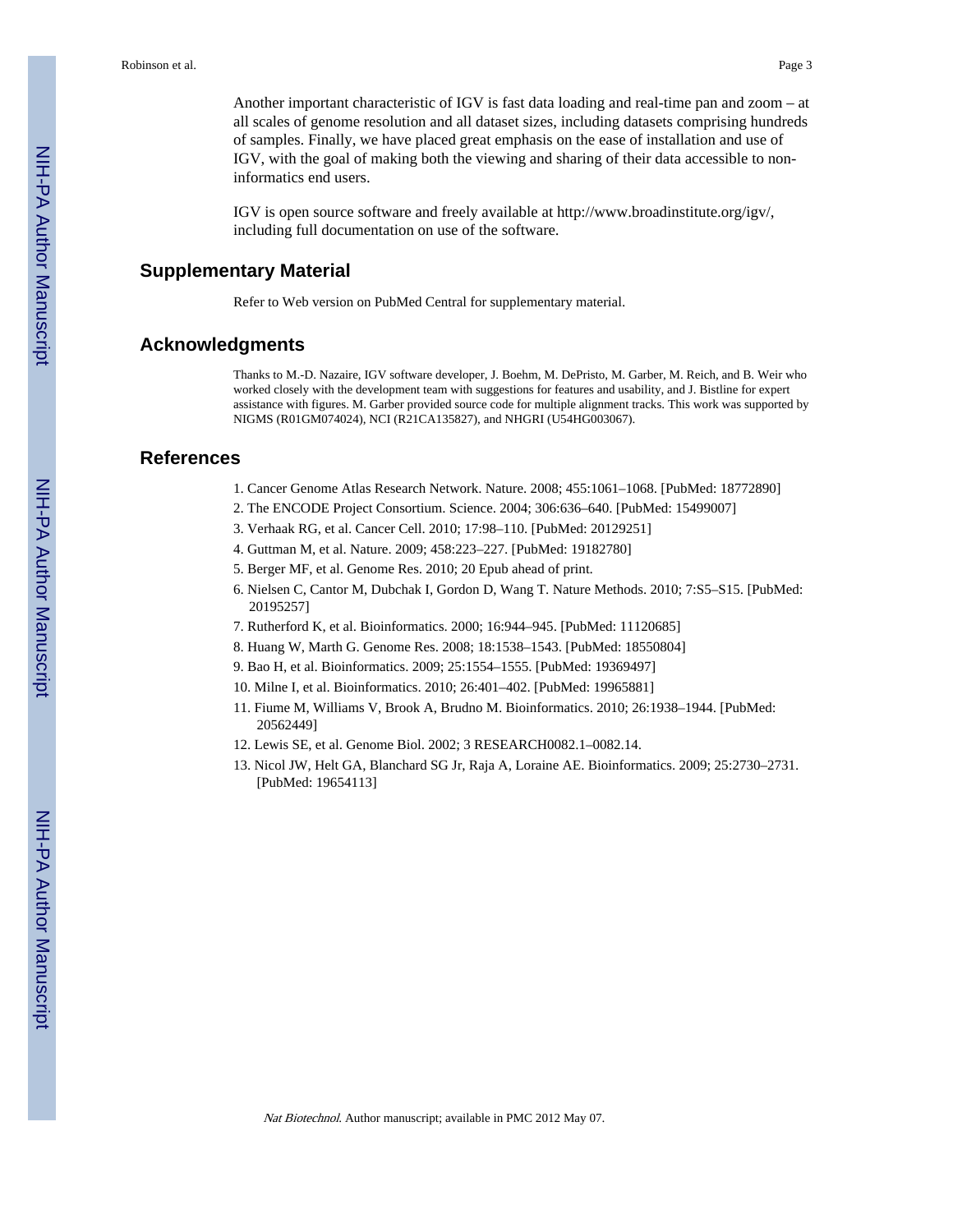

#### **Figure 1. Copy number, expression, and mutation data grouped by tumor subtype**

This figure illustrates an integrated, multi-modal view of 202 glioblastoma multiforme TCGA samples. Copy number data is segmented values from Affymetrix SNP 6.0 arrays. Expression data is limited to genes represented on all TCGA employed platforms and displayed across the entire gene locus. Red shading indicates relative up-regulation of a gene and the degree of copy gain of a region; blue shading indicates relative down-regulation and copy loss. Small black squares indicate the position of point missense mutations. Samples are grouped by tumor subtype  $(2<sup>nd</sup>$  annotation column) and data type  $(1<sup>st</sup>$  sample annotation column), and sorted by copy number of the EGFR locus. Linking via sample attributes insures that the order of sample tracks is consistent across data types within their respective tumor subtypes.